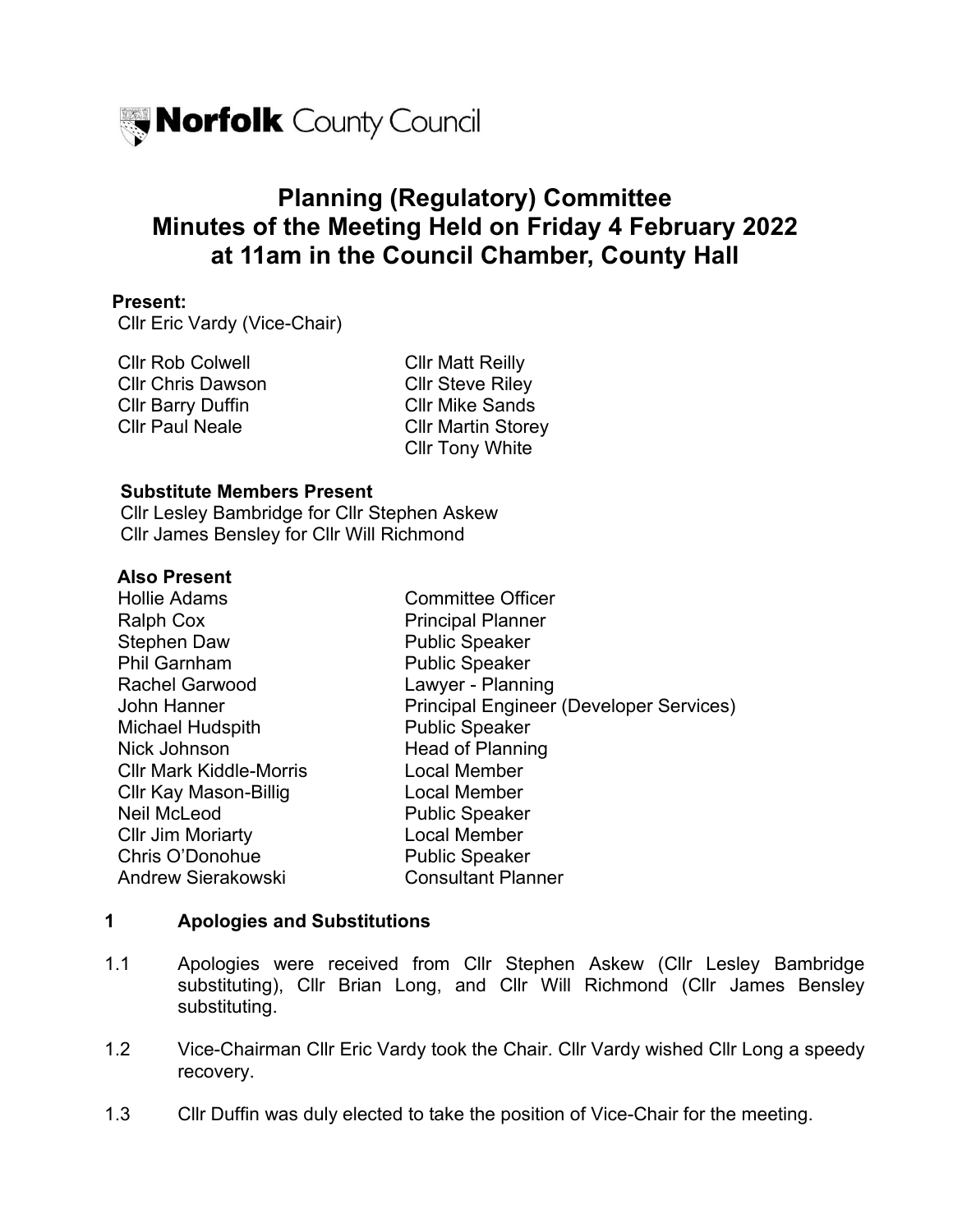#### **2 Minutes**

2.1 The minutes from the Planning (Regulatory) Committee meeting held on 5 November 2021 were agreed as an accurate record and signed by the Chair.

### **3 Declarations of Interest**

3.1 Cllr Barry Duffin declared an interest as a South Norfolk District Council member in relation to FUL/2019/0031 Lagoons at Upgate Road, Seething, Norfolk, NR15 1EL.

# **4 Urgent Business**

4.1 There was no urgent business discussed.

# **Applications referred to the Committee for determination.**

## **5. Point of Order**

5.1 The Committee agreed to consider item 7, "FUL/2019/0031 Lagoons at Upgate Road, Seething, Norfolk, NR15 1EL" first, and then return to the running order of the agenda.

# **6. FUL/2019/0031 Lagoons at Upgate Road, Seething, Norfolk, NR15 1EL**

- 6.1.1 The Committee received the report setting out a retrospective application for a change of use, to use the existing lagoons at Upgate Road, Seething, for the storage of organic liquid waste from the food and drinks industry. The lagoons have a storage capacity of 27,000m3 and the application states that the maximum annual throughput of the site would be 141,258 tonnes of waste.
- 6.1.2 The Case Officer drew the Committee's attention to the update report, circulated to Committee Members before the meeting. This included additional information related to traffic movements at the site. The Case Officer gave a presentation to the Committee:
	- This was a retrospective application submitted in August 2019.
	- The fourth lagoon on the site did not form part of the application.
	- The lagoons were developed at least 20 years ago without planning permission being secured and used for manufacture of fertilisers. The existing lawful use consisted of planning permission granted by Norfolk County Council in 2007 for bringing in and processing agricultural waste and vegetable oils.
	- Issues related to construction of the lagoons were not in the remit of the council.
	- Issues raised by objectors related to odour from the site; discussion was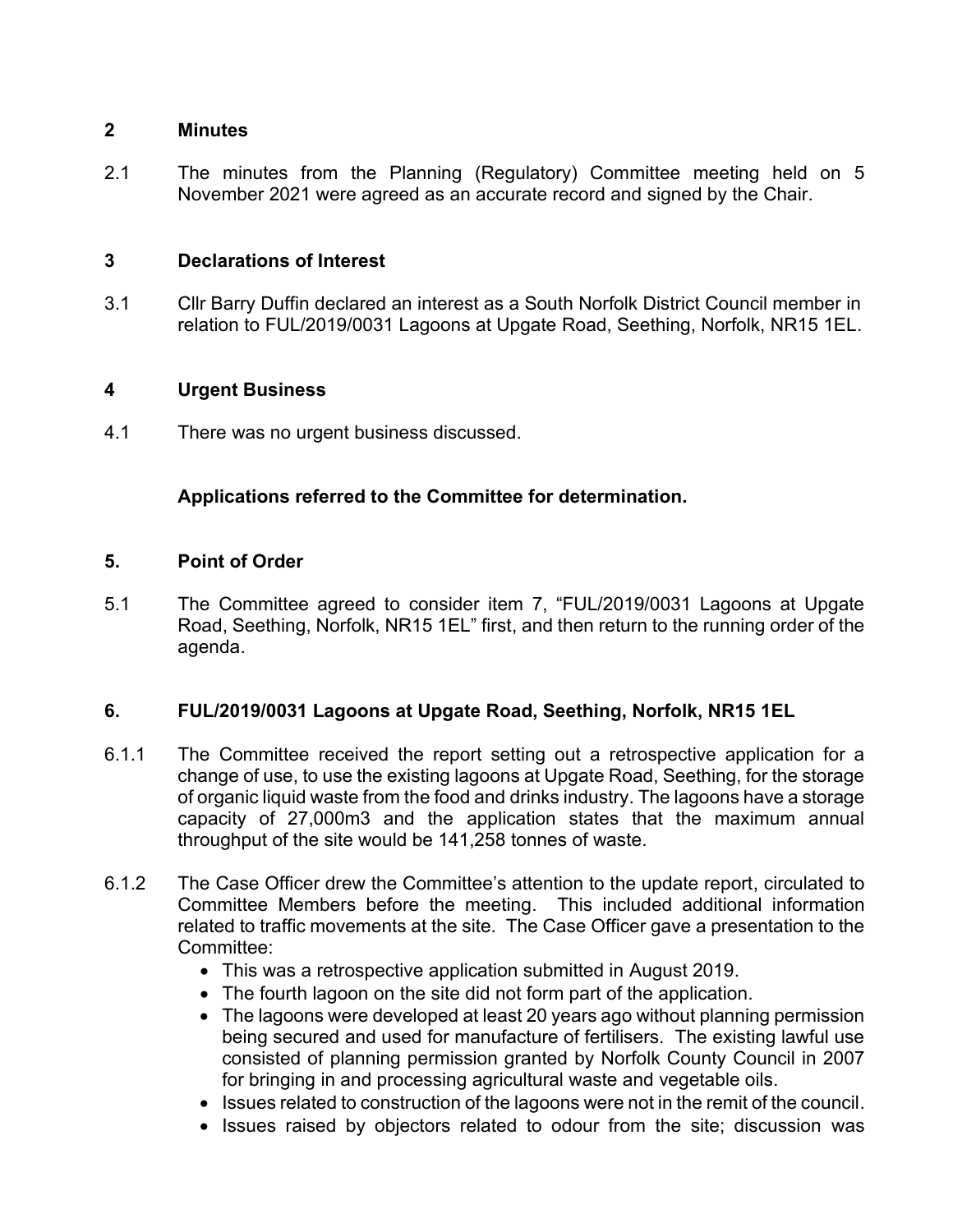ongoing between the applicant and the Environment Agency about ways to manage this. Regulation of such matters was controlled by the Environment Agency through the environmental permit. The Council should not duplicate controls in place through the permit.

- Issues raised by local residents were set out in paragraph 3.38 of the report
- No information was included in the application on traffic movements taking material in and out of the site. This meant there was inadequate information to identify the impact on highway, noise, disturbance and highway safety.
- 6.1.3 Members asked questions about the presentation:
	- A committee member queried the volume of material that trucks going in and out of the site held. The Case Officer confirmed that the total tonnage over a year transported to the site was stated at 140,000 tonnes. Most HGVs could carry 28 tonnes, equating to 5000 HGV loads per year. The application did not include highways or traffic information related to material taken out of the lagoons before being spread on land.
	- The Case Officer confirmed that the reason the application was recommended for refusal was related to lack of information allowing planning officers to assess the impact on highways.
	- Government guidance stated that the Environment Agency were required to deal with issues related to odour through the environmental permit. The Environment Agency had received complaints related to odour at the site in 2019, 2020 and 2021. Norfolk County Council met with the Environment Agency who had provided a response to the consultation on the application; they advised that some of the complaints received were substantiated while others were not. They had discussed ways to mitigate the odours from the site with the applicant and operator and required them to take additional measures to do so. The use of clay balls over the surface of the lagoons had been trialled and had been reported to have a beneficial impact.
	- The Case Officer confirmed that material brought to the site was from food and drink production and that the operator preferred to take the material directly from the source and spread it straight on land however there were times of the year when this was not possible so it would be stored in the lagoons. It was not clear how much material was brought to the site and how long it was stored in the lagoons as vehicle movements provided for 2020 did not give consistent data; the applicant had confirmed the use of lagoons was uncertain.
	- A Committee Member asked when the County Council and District Council knew the unconsented use was taking place. The Case Officer confirmed that the Council did not know about the unlawful use on the site until the application was submitted. It was unclear what the established use on the site was, however, if it was an industrial process, it would be a matter for the District Council to investigate, and if it was an established waste use it would be a matter for the County Council.
- 6.2 Committee Members heard from registered speakers.
- 6.2.1 Phil Garnham spoke in objection to the application:
	- Mr Garnham stated that local villagers' quality of life had been impacted by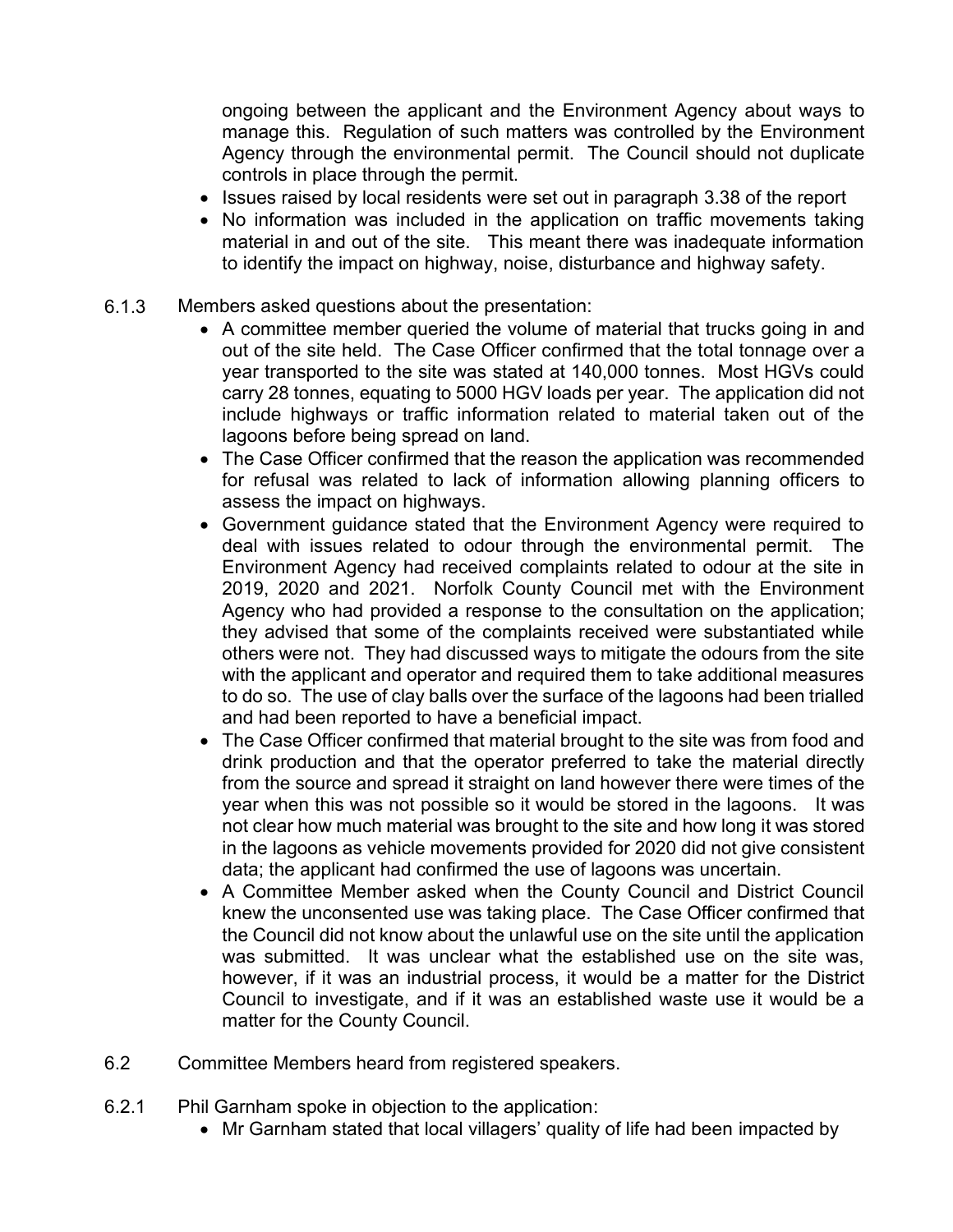smell, flood lights and volume of traffic from the site. The local community were not consulted before operations began and there had been no communication from South Norfolk District Council or Cllr John Fuller, the owner of the site. Residents had also not received a reply from the local MP about their concerns

- The material at the site was stated to be a mix of waste from poultry farms, blood and caustic cleaners, and Mr Garnham asked the Committee how the business was able to disrupt the lives of local people for so long.
- The site was 200-300 metres from homes, a glamping site and a flying club which Mr Garnham felt was inappropriate. He felt that all the products in the lagoons could go through the water treatment plant and therefore there was no reason for the site to exist.
- In lockdown, local residents couldn't isolate in their gardens or have windows open because of the smell and flies besieged their homes; complaints were made to the Environment Agency.
- There were concerns from residents about traffic; Harvey Lane was too narrow for HGVs with not enough room for two cars and few passing places.
- When injecting material was permitted, a team ran slurry lorries, with 12-15 trips an hour running along local roads from early in the morning until 11pm. These fast-moving HGVs were dangerous for pedestrians. Making complaints to the company was difficult as it was managed in Lincolnshire.
- Mr Garnham stated the site was a dumping ground for waste from local counties and Norfolk and felt the application would have ramifications for future generations of local residents if granted.
- 6.22 Michael Hudspith of Seething Parish Council spoke to the Committee on behalf of Seething and Mundham Parish Councils:
	- Mr Hudspith stated that Seething and Mundham Parish Councils both objected to the application in "the strongest terms". The grounds for their objection were that approval would have a detrimental impact on the local population, environment, ecology and cause unacceptable levels of HGV and agricultural traffic movements.
	- Odour: effluent in the lagoon caused volatile odours with waste from meat, fish and animal origin including products from abattoir waste. The odour could be smelled from Seething Village and local homes and made outdoor activity unpleasant. The windbreak and clay balls had not been seen to protect against these odours.
	- Traffic: existing planning permission on site was for small scale recycling of waste and cooking oil with 800 traffic movements per year; this did not result in HGV traffic through Seething and Mundham. The proposal was for around 5000 movements per year which was a 10-fold increase over existing regulation. Traffic movements were prevalent when waste was offloaded with significant noise for those living nearby.
	- Environment: the use of clay balls was to mitigate against release of volatile compounds, indicating that these were being released from the lagoons, and raising issues for the health of local residents.
- 6.2.3 Chris O'Donohue spoke to the Committee on behalf of the applicant: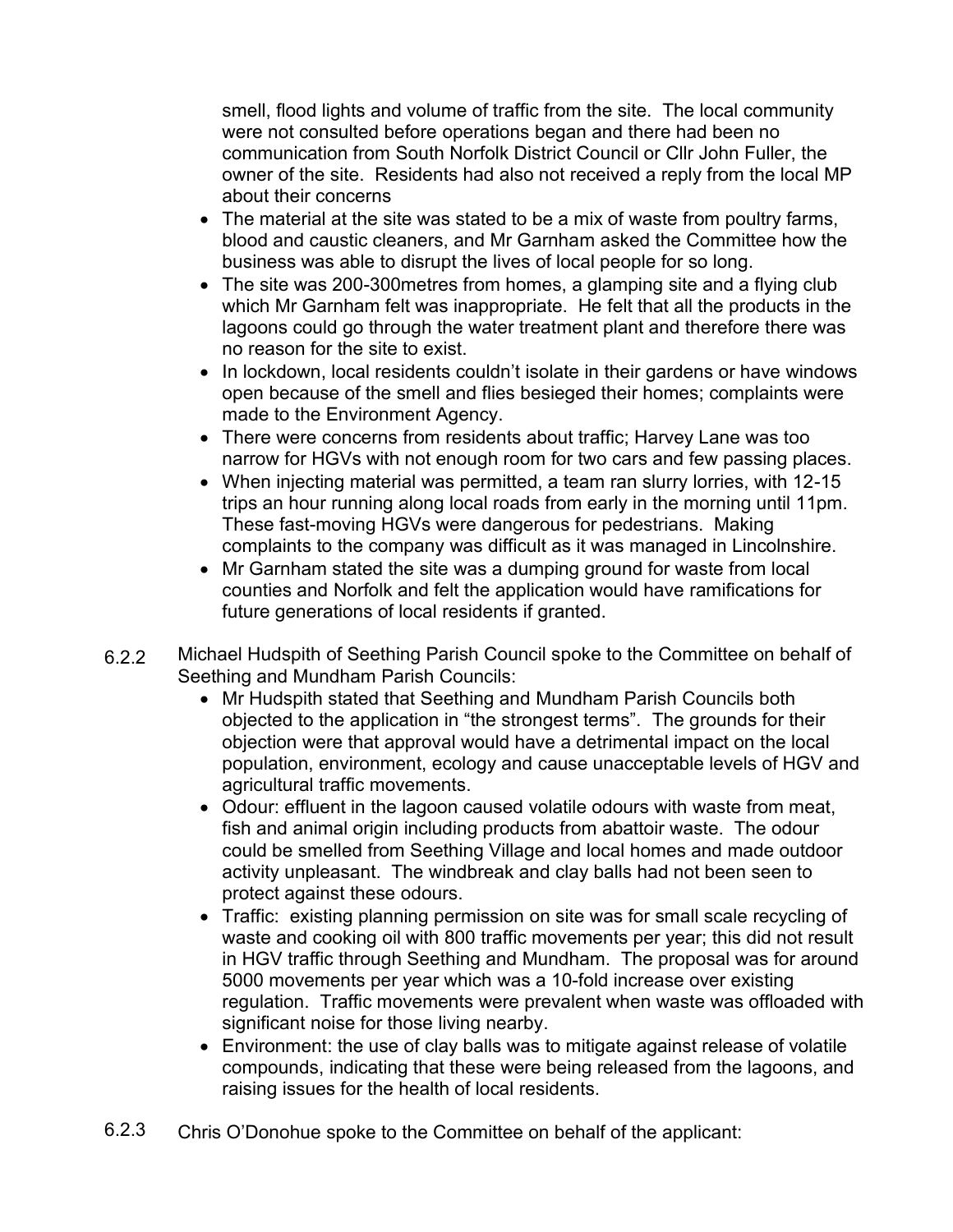- Whites Recycling Ltd was a liquid waste recycling management business; Norfolk was its largest area by volume site and had been in use for 3 years
- The site was operated to the highest industry standards and improvements had been made to the site and would continue to be made if the application was granted.
- The company had worked with the Environment Agency on management of the site and management of odour in particular.
- The lagoons had been in place since the 1970's and since the 1980's had been used for processing fertiliser, up until 3 years ago.
- Use continued for production of agricultural fertiliser, with all material coming from food and drink factories; this material was not hazardous and human waste was not used.
- 20,000 tonnes of material were delivered to the site in 2021, with 750 vehicle movements in and 750 out of the site. Over the last 3 years, practice showed that use of the lagoons at 140,000 tonnes was unrealistic and twice what was put in last year, 2021, was more realistic.
- In the past 2 years, total vehicle movements were just over 4000, so current use was below that of the previous occupier. Of the 4000 movements over 2000 were HGV movements; the use of Harvey Lane for HGV movements in and out of the site was long established.
- The traffic management plan had been submitted and Mr O'Donohue was happy to work with the highways team and planners to refine it. Current use was consistent with previous usage of the site and there was a section 106 agreement binding the land with a covenant detailing the route in and out of the site.
- Mr O'Donohue suggested that routing of vehicles and vehicle movements could be dealt with by conditions.
- 6.2.4 Cllr Kay Mason-Billig spoke to the Committee as Local Member for Loddon:
	- Cllr Mason-Billig recognised that recycling should be encouraged however felt it should be carried out in the right location.
	- South Norfolk District Council had concerns about odour and noise and suggested the lagoons should be covered, as testing with clay balls had not been sufficient to date.
	- Cllr Mason-Billig felt that the report wasn't detailed enough and may give rise to an appeal and was therefore pleased that more information had come forward.
	- Cllr Mason-Billig had received many complaints related to odour noting that residents had been unable to enjoy the outdoors because of it.
	- HGV movements were by agricultural vehicles carrying heavy loads and Cllr Mason-Billig noted that once HGVs had left the site the tenant had no control over where they went, stating that HGVs had travelled through Seething, which had no pavements, causing a risk to pedestrians. Many movements had occurred late at night and early in the morning, disturbing residents.
	- Cllr Mason-Billig queried whether other options were available for storage such as tanks instead of lagoons.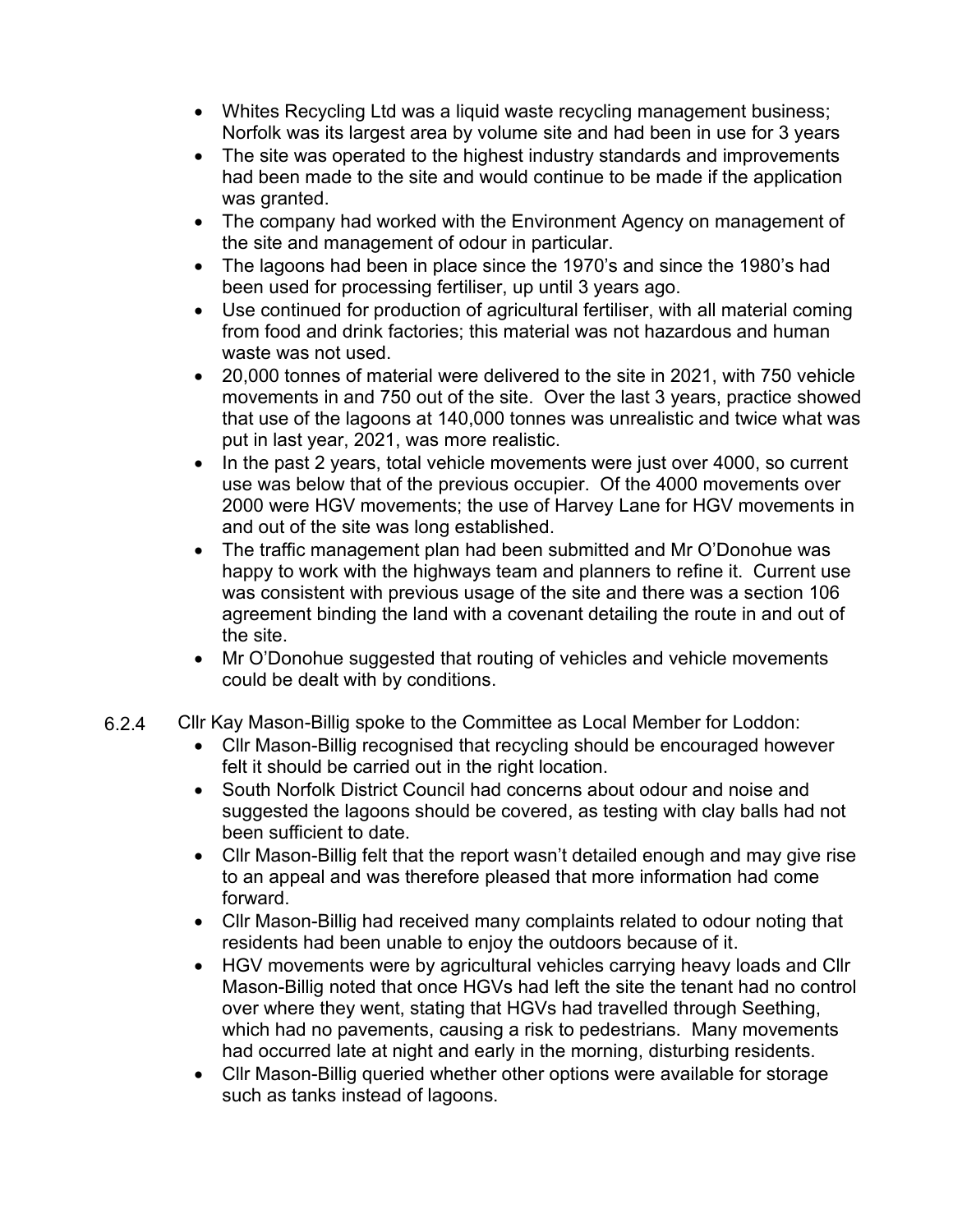- 6.2.5 Committee Members moved on to debate of the application:
	- A Committee Member pointed out the recommendations put forward by South Norfolk District Council such as including a time limit to reduce the noise impact on residents; she felt this time limit was too wide to benefit residents and noted it did not place a limit on days.
	- A Committee Member queried liaison with the head of planning at South Norfolk District Council regarding changes at the site; the Case Officer confirmed that South Norfolk District Council had been consulted since the time the application was put forward. If the Committee refused the application, the activity being undertaken would be looked at to identify whether any investigations regarding breach of enforcement were necessary including whether breaches were a matter for the District or County Council.
	- Members noted the lack of sufficient information about vehicle movements to support the application.
	- A Committee Member discussed the idea of deferring the application. The Head of Planning noted that the application had been with the County Council for a long time and residents were keen for it to be resolved.
	- Cllr Tony White, seconded by Cllr Mike Sands **PROPOSED** to defer the application and request further information on truck movements and information from the Environment Agency on control of odours.
	- The Head of Planning clarified that it was not illegal to operate a development without planning permission, therefore refusing the application would not make operations illegal. In this case, the matter would be looked at to see if operations being carried out required enforcement action to be taken. If the application was refused, a new application could be submitted with the additional information required.
- 6.3.1 Committee Members voted on the proposal to defer the application and request further information on truck movements and information from the Environment Agency on control of odours. With 2 votes for, 7 against and 3 abstentions, the proposal was **lost**.
- 6.3.2 With 9 votes for and 3 abstentions, the Committee **RESOLVED** That the Executive Director of Community and Environmental Services be authorized to: 1. **Refuse** planning permission for the reasons set out in section 11 of the report.
- 6.4 Cllr Martin Storey left the meeting.

# **7. FUL/2021/0051: Bittering Quarry (Plant Site), Reed Lane, Bittering; FUL/2021/0052: Land Adjoining Longham Heath and Spreadoak Plantation**

7.1.1 The Committee received the report setting out an application for use of land for the storage of inert processed secondary aggregate produced at new Spreadoak recycling facility until 31 December 2031 without compliance with conditions 1 (restoration date) and 2 (approved documents) and 3 (source of recycled aggregate) of permission reference FUL/2021/0004 (McLeod Aggregates Ltd) Relocation of inert recycling facility from existing position within the Longham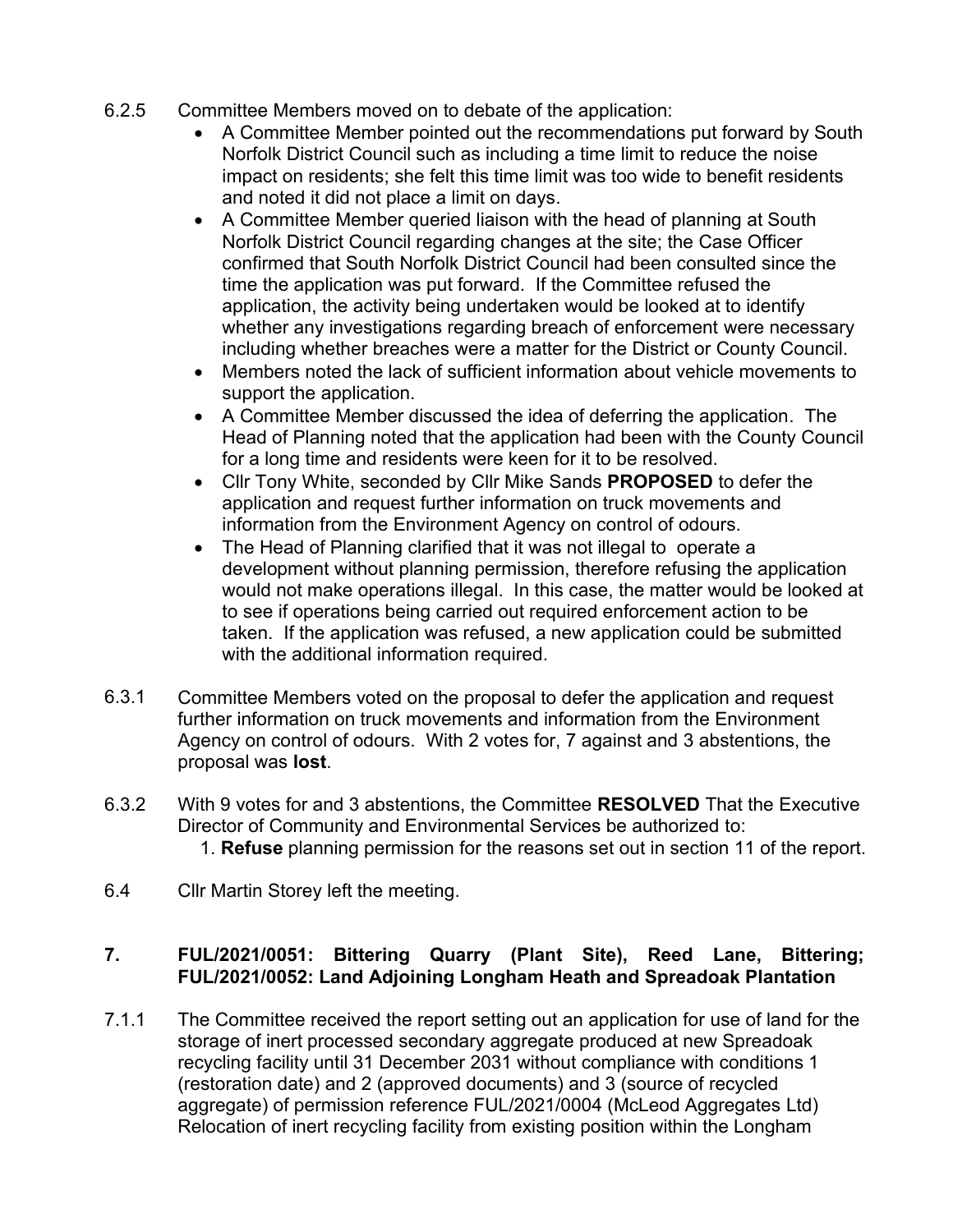extraction area onto land designed to serve the Spreadoak extraction area (Raymond McLeod (Farms) Ltd).

- 7.1.2 The Case Officer gave a presentation to the Committee:
	- The two sites in the application shared access onto Reed Lane. The relocated recycling facility would give rise to approximately 40 daily HGV movements (20 in and 20 out).
	- The proposal stated no more than 6 HGVs per day could access the site from Reed Lane North
	- No trees would be lost in creating the proposed access to the plant site as this was already in use for access to the Spreadoak site.
	- Land would be lost from agricultural use for a minimum of 15 years and the application did not accord with the Core Strategy
	- The application was recommended for refusal for the reasons set out in the report. Officers felt the proposed site could be relocated within the existing site or Spreadoak site.
- 7.1.3 The Case Officer confirmed that the applicant's preference for the proposed site was because of the convenience of taking the residual waste from this site to be used in in the Spreadoak quarry to the south.
- 7.2 The Committee heard from registered speakers
- 7.2.1 Stephen Daw spoke to the Committee on behalf of the applicant:
	- Mr Daw stated that officers' assessment of the application as a departure was a mistake, noting that there had been no objections received to the applications.
	- Mr Daw said that policy CS6 stated "waste sites of existing mineral workings and landfill sites would also be acceptable in principle but would be restricted to a temporary permission". The preamble gave further background, stating "waste management provision will be achieved in accordance with the special strategy for strategic and non-strategic sites" and "opportunities for integrated waste management will be encouraged where various waste management options can be co-located to reduce transport requirements". Mr Daw therefore noted that the policy was intended to be applied at strategic level and encourage colocation of mineral, landfilling and recycling activities to be located together as at Bittering but did not intend to say exactly where it would take place
	- The applicant had not provided land quality surveys as this was not requested however the application included measures to ensure the land was restored to a standard at least as high as at the present time.
	- In July 2021, planning officers recommended approval for an application at Stannnghall for quarrying of 69 hectares of grade 2 and 3 land with the same restoration measures; this site was smaller at 0.9 hectares.
	- The application made a need case in the site visit and in written submission.
- 7.2.2 Neil McLeod spoke to the Committee on behalf of the applicant:
	- Mr McLeod owned Longham Hall and McLeod Aggregates and had farmed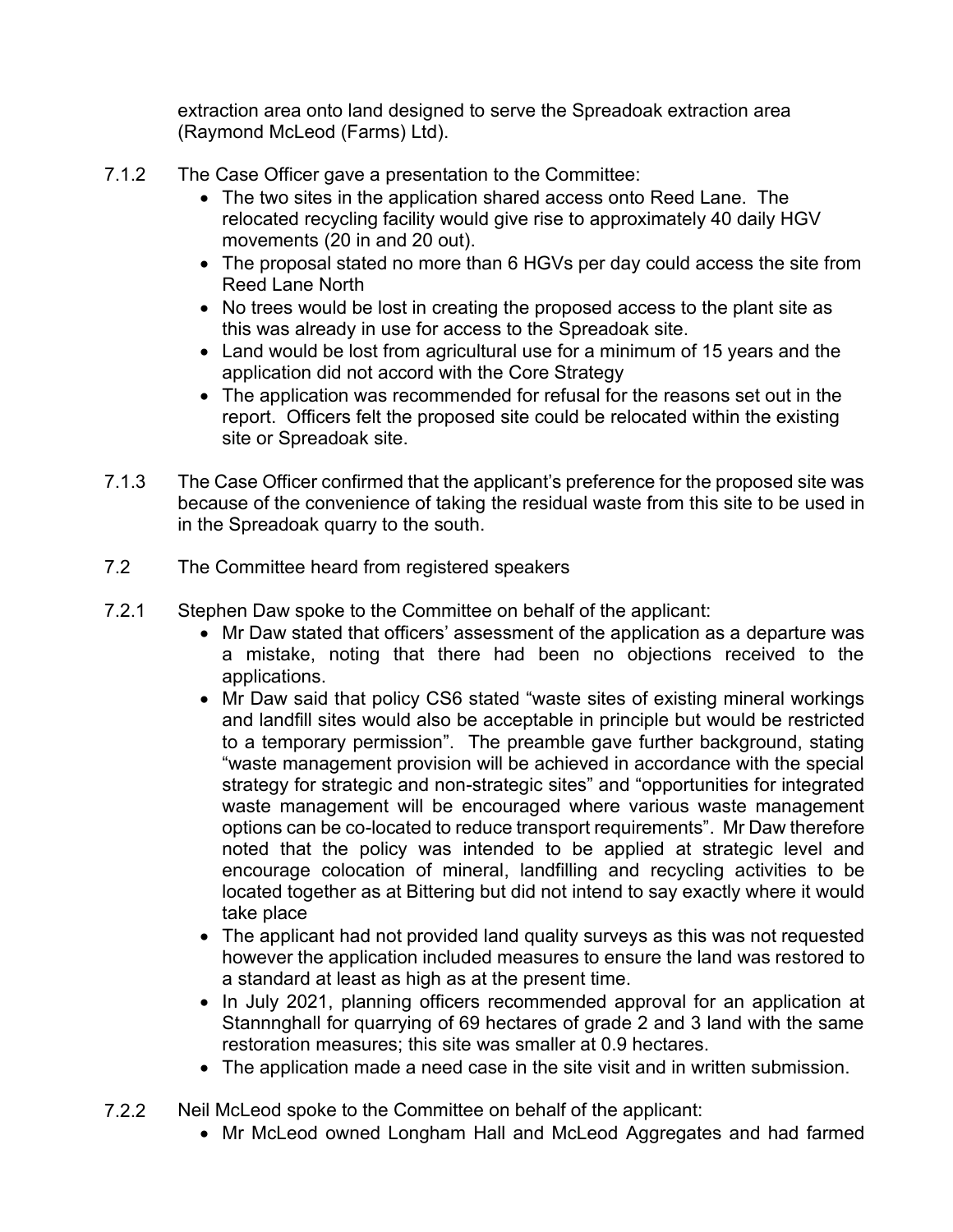there for 54 years. He intended to ensure the land was restored to good agricultural lands, and so far, ponds for wildlife had been created and miscanthus grown on restored land.

- Mr Mcleod felt the officers' recommendation was unbelievable as the site was the best and most efficient way of operating however noted officers' observation that it was against the NCC mineral planning policies, which he pointed out had not been updated to take account of global warming
- The suggested plant site was not possible due to the accumulation of noise from other operations and high risk of contamination of high-quality gravels; lorries needed to clean their wheels of clay before driving to load up with clean aggregates. In addition, to comply with the Environment Agency licence loads should be inspected when tipped. The suggested alternative plant site would mean that on days when recycling was not taking place, someone would have to travel up to the alternatively site to check loads and as the site progressed each distance would become further.
- When the white diesel changeover occured, Any vehicles left isolated overnight would be susceptible to diesel theft; police advice was to keep large equipment and diesel tanks away from isolated places
- The 0.9hectare site was the second worst piece of land farmed by the company and the application description of the land adjoining Longham Heath was out of date as it had been woodland for nearly 60 years.
- The only way to continue with the current permission would be to reduce operations substantially as the availability of clean soils to restore to good agricultural land was limited. A riddle bucket could be used which would not require planning permission, but this would produce inferior produce and emit more carbon.
- 7.2.3 Cllr Mark Kiddle-Morris spoke to the Committee as Local Member for Necton and **Launditch** 
	- Cllr Kiddle-Morris was in support of the application and believed that the departure from the development plan was justified in this instance.
	- The proposed site was on 2.4 acres of land previously part of Longham Heath and difficult to use for agriculture.
	- Storage of inert material should take place on mineral workings; the new Spreadoak site was suggested as suitable but would involve a round trip of 1km for storage and processing. The existing plant was fully occupied and would not be suitable for storage and recycling of material.
	- Approval of the application would remove the requirement for the 1km round trip and reduce the carbon footprint of the site.
	- Cllr Kiddle-Morris noted that the application had received no objections and felt that the solution put forward in the application would reduce the carbon footprint and cost of producing the recycled product, outweighing the loss of 2.4 acres of agricultural land.
- 7.2.4 Committee Members asked questions to the registered speakers:
	- The applicants were asked when the agricultural land on the site was last used for farming; Mr McLeod stated that the land was last farmed in 2020. It was a short piece of land and not very manageable for farm machinery.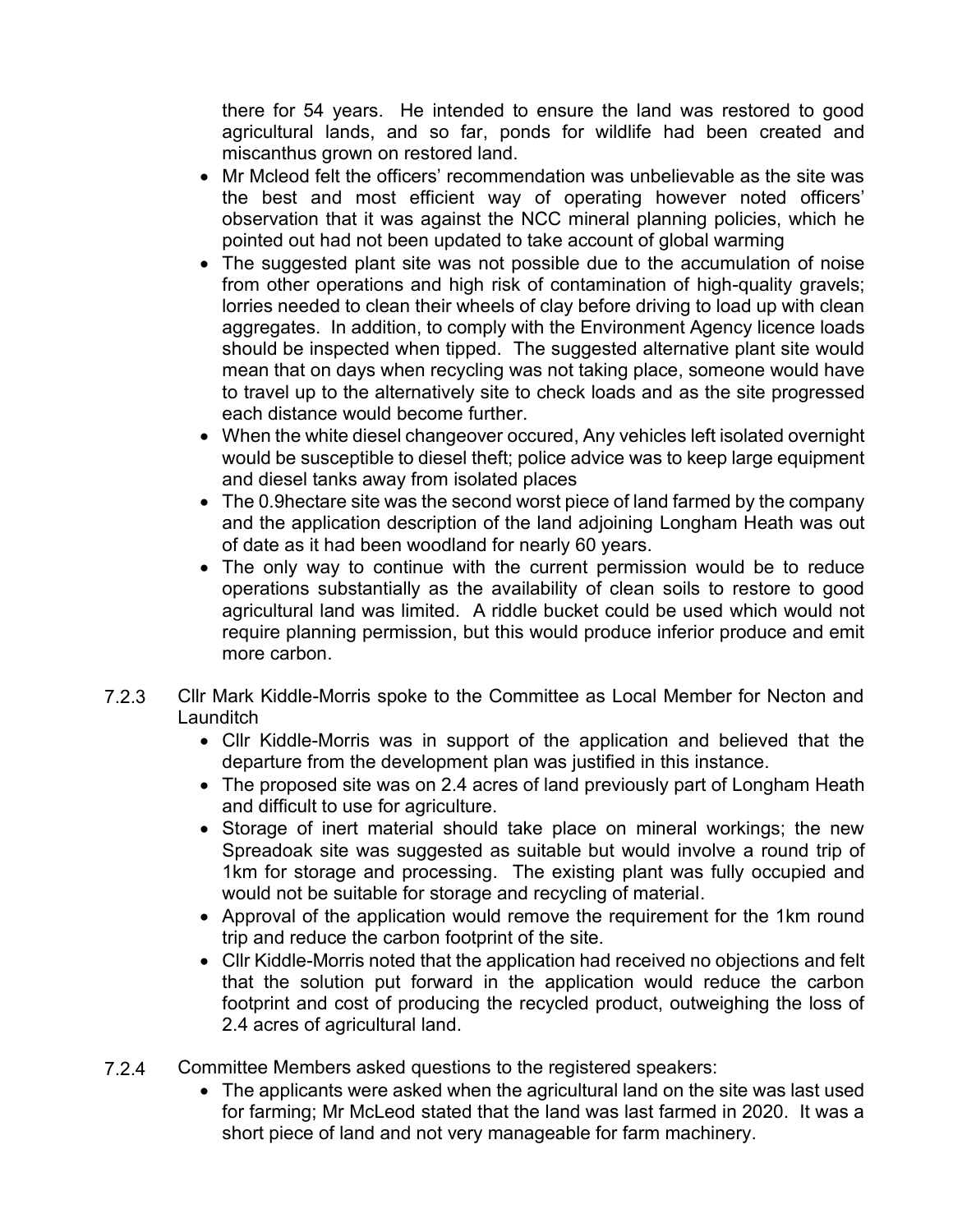- Mr McLeod explained that the recycling area for Longham was over the other side of the road, with extraction taking place 500-600m away depending on the distance along the field. The proposed site would be on route to the extraction area, reducing the distance to be travelled.
- 7.2.5 The Committee moved on to debate of the application:
	- The Case Officer confirmed that a soil survey was not requested during the application process, but soil samples were carried out by Tarmac in 2007 for the Spreadoak quarry application. Seeking additional sampling would be costly and likely come to the same conclusion and the case officer wanted to report that application to Members without delay.
- 7.3.1 Cllr Tony White, seconded by Cllr Mike Sands, **proposed** to approve the application on the grounds that moving waste up the hierarchy outweighed the loss of agricultural land. Conditions would be drafted for approval by the Chair if approved.
- 7.3.2 With 8 votes for and 3 against the Committee **RESOLVED** to **approve** the application on the grounds that moving waste up the hierarchy outweighed the loss of agricultural land.

## **8. C/2/2018/2016: Grandcourt Quarry, Leizate Works, Station Road, Leziate, King's Lynn, PE32 1EH and C/2/2018/2017: Grandcourt Quarry, Leizate Works, Station Road, Leziate, King's Lynn, PE32 1EH**

- 8.1.1 The Committee received the report setting out the application for an additional area of extraction at Grandcourt Quarry and in a parallel planning application, to vary four No. conditions of planning permission C/2/2004/2034 in-order-to amend the timing of the working and restoration at the existing Grandcourt Quarry. Application reference C/2/2018/2017 is to be considered concurrently with application reference C/2/2018/2016 as the two are inherently linked.
- 8.1.2 The Head of Planning in the absence of the Case Officer gave a presentation to the Committee:
	- The applicant had lodged an appeal to the Secretary of State for nondetermination of the application. Therefore, the Committee's decision would be to inform the Secretary of State of the County Planning Authority's intention over the application.
	- The proposed extraction area was immediately north of the A47.
	- A public bridleway ran north to south through the site up to Northgate Farm. The proposed restoration included moving the bridleway 100m to the east to form a boundary between the two landowners. A footpath diversion was suggested to go around the extraction site for the duration of the extraction. Upon completion it was proposed to divert the footpath along the hedge parallel to the A47, effectively extinguishing part of the footpath, as there was already a footpath along the A47.
	- Most of the mineral extracted on the site was to be transported by rail rather than road.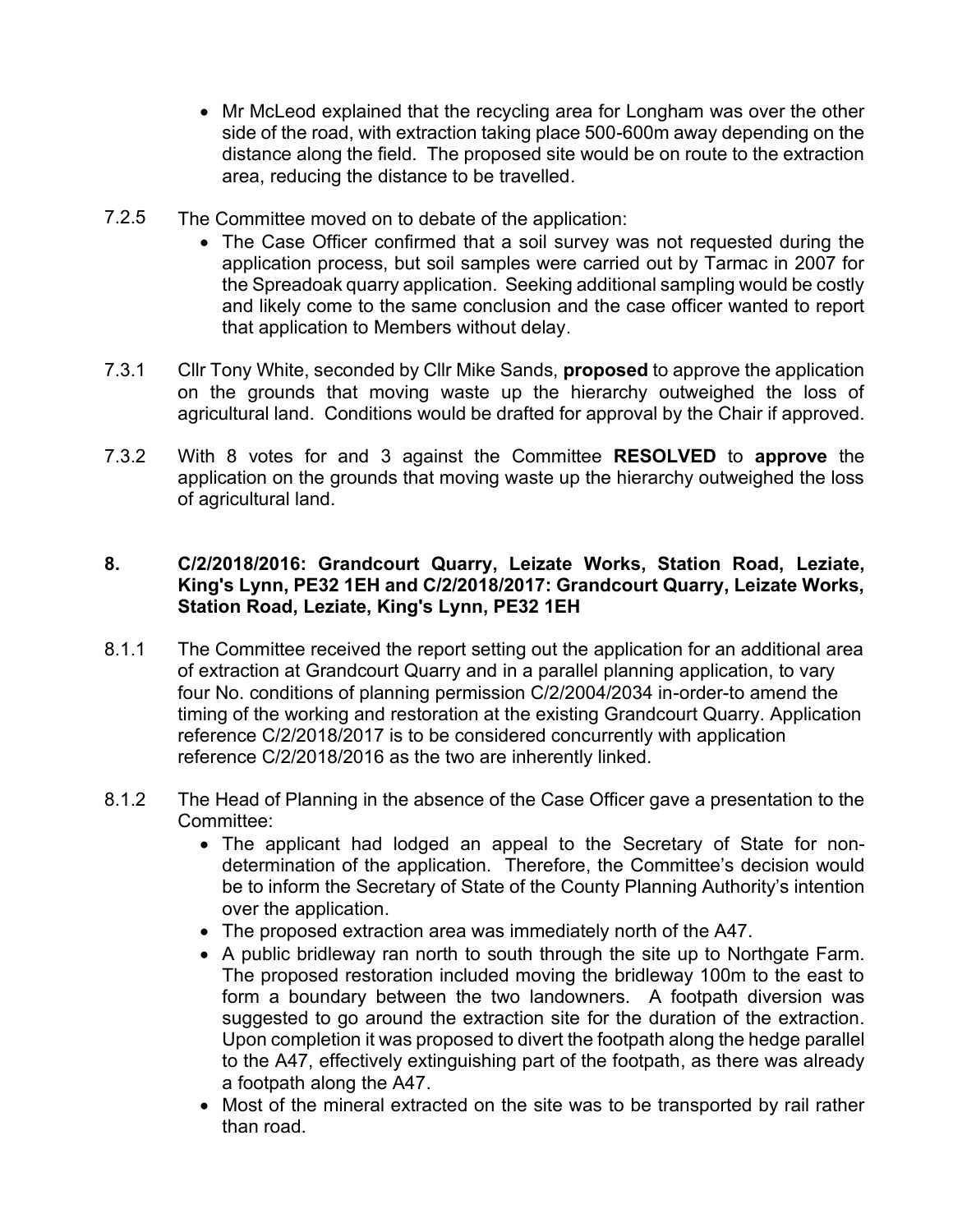8.1.3 • All issues apart from those related to the footpath had been resolved.

The Head of Planning confirmed that the temporary diversion of the footpath would be an improvement however on completion of the proposed work, a loss in footpath would be seen. The footpath could not be retained in its current route due to the proposal to return the land to water.

Cllr Jim Moriarty, Local Councillor for Gayton and Nar Valley, spoke to the Committee:

- Cllr Moriarty noted the need to be mindful of the impact of extraction on residents and its disruption on their lives.
- After extraction the land would be different than before; the water would pose a risk of fatalities, and Cllr Moriarty noted that antisocial behaviour was a risk brought from creation of lakes after extraction.
- Cllr Moriarty felt that mining and extraction companies needed to be a good neighbour and fulfil obligations when they leave a site, obeying requirements of policy DM14 for aftercare and restoration.
- Cllr Moriarty believed that Sibelco were trying to "shirk their responsibilities" by going straight to Secretary of State and he supported officers' recommendations.
- 8.2.2 Cllr Moriarty was asked for more information on the local area; there was a restaurant, pub and other businesses nearby however Cllr Moriarty was not sure if they were close enough to be affected by noise from the site. The restoration of the right of way was the main concern about this application.
- 8.2.3 The Committee moved to debate on the application:
	- It was noted that this application site was located very close to East Winch residents.
	- The Head of Planning confirmed that officers had sought to secure an improvement to the proposed change to the rights of way but had been unable to do so . The proposal would therefore result in a deterioration of access to the countryside and so did not accord with DM14. and was
	- It was noted that Norfolk County Council landbank for silica sand was currently below 7 years .
- 8.3 With 9 votes for and 2 abstentions the Committee **RESOLVED** that the Executive Director of Community and Environmental Services be authorised to:
	- 1. Advise the Secretary of State that the County Planning Authority would have been minded to refuse the Applications for the reason set out in section 11 (Recommendations) of the report.

The meeting ended at 13:16

8.2.1